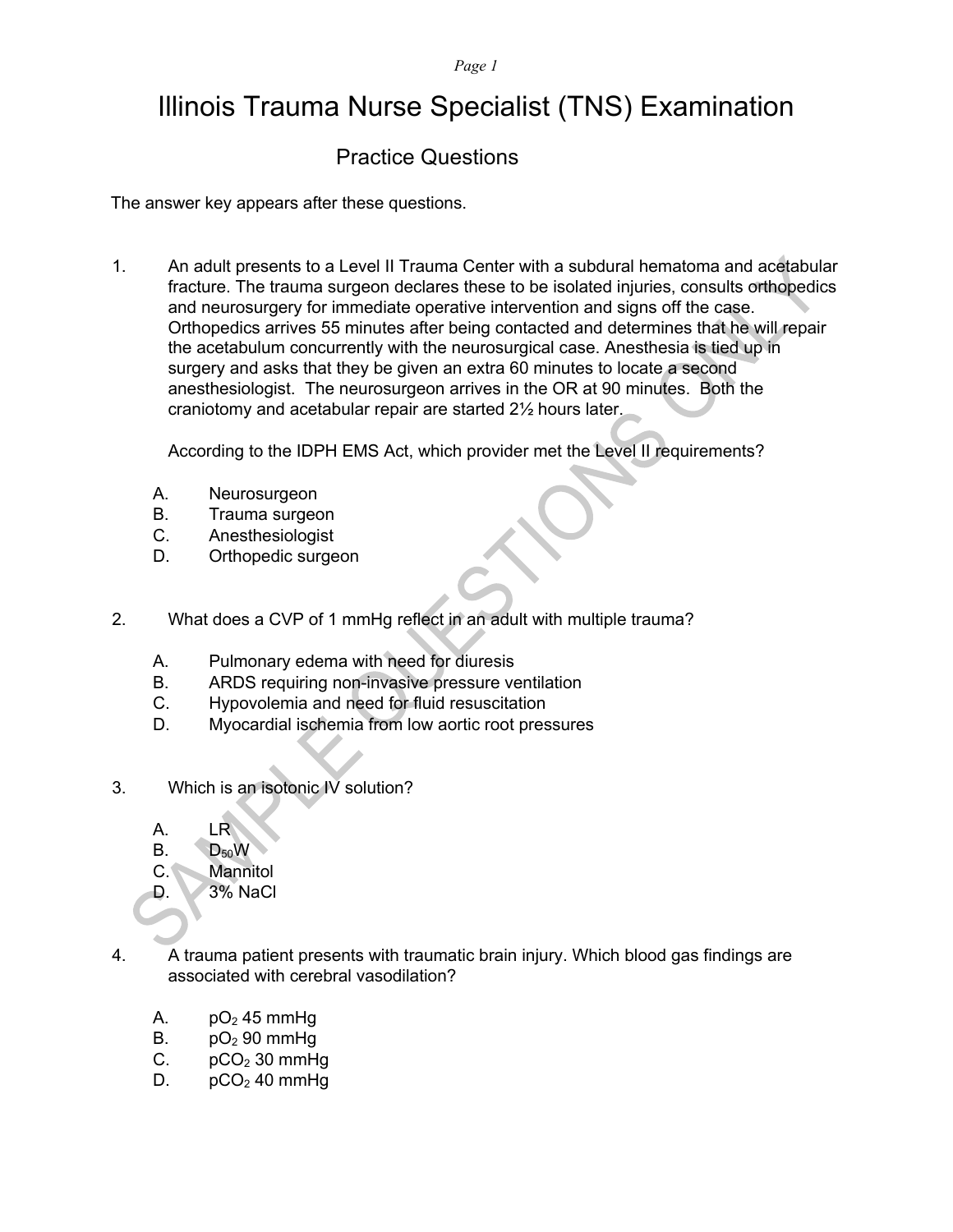- 5. An elderly trauma patient with Hx of Afib is being transferred for orthopedic management of her pelvic and femur fractures after an MVC. She presents with hypoxia, shortness of breath, air hunger and pain. Which of these conditions increase anatomic dead space and likely caused the patient's presentation?
	- A. Upper airway obstruction
	- B. Pulmonary embolism
	- C. Atelectasis
	- D. Epiglottitis
- 6. A 40 yo M patient presents w/ spO2 70% after a GSW to the face. Patient presented awake, with massive facial trauma, loud gurgling sounds from bloody drainage, labored ventilations, and no visible nasal or oral openings. Which of these definitive airway access methods is indicated for this patient?
	- A. Repositioning of the mandible and oropharyngeal airway
	- B. In-line orotracheal intubation
	- C. Nasotracheal intubation
	- D. Cricothyrotomy
- 7. A 17 yo M presents to the ED after being struck in the abdomen with a baseball bat. FAST exam was positive for fluid in the splenorenal compartment. ABG results: pH 7.0,  $pCO<sub>2</sub>$  42,  $pO<sub>2</sub>$  80, HCO<sub>3</sub> 18. Base deficit -15 mEq/L. VS: BP 80/60, P 140, R 24. What is the DEFINITIVE intervention for this patient?
	- A. IR or surgery to stop the hemorrhage
	- B. Administration of blood products
	- C. Drug assisted intubation and hyperventilation
	- D. Administration of a large volume of 0.9 NS IV fluid
- 8. Which of these is included in the primary survey?
	- A. Percussing the abdomen
	- B. Obtaining a SAMPLE history
	- C. Maintaining cervical spine motion restriction
	- D. Assessing extra-ocular eye movements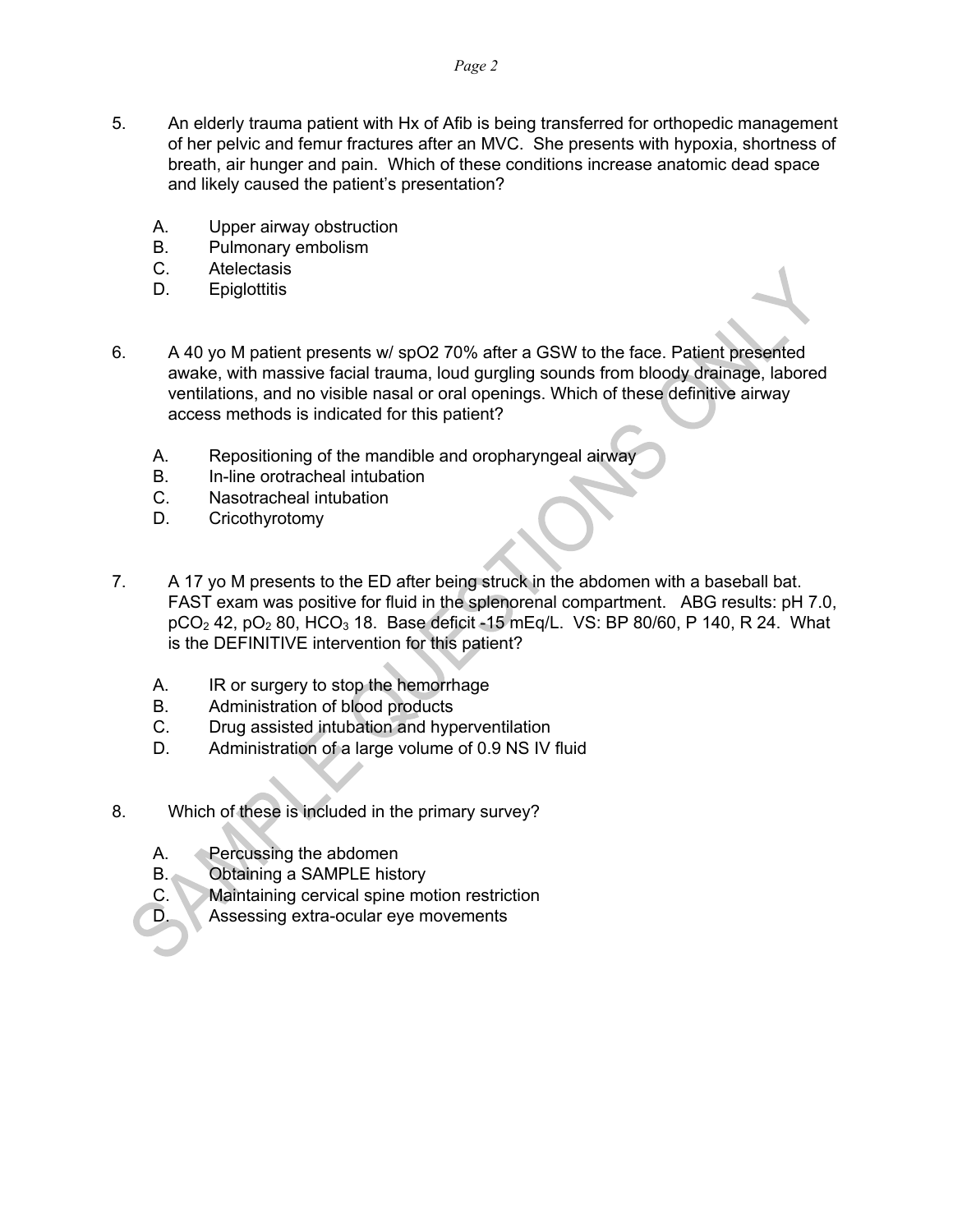- 9. Which of these is included in the secondary survey?
	- A. Assessing level of consciousness
	- B. Palpating the abdomen
	- C. Establishing IV access
	- D. Opening the airway
- 10. An elderly patient presents to ED with mental status change after a fall. Which of these is a common injury associated with bleeding of bridging veins sustained from standing level fall in an older adult?
	- A. Epidural hematoma
	- B. Cerebral contusion
	- C. Intracerebral bleed
	- D. Subdural hematoma
- 11. A 50 yo M s/p high speed MVC struck his chest and abdomen on the steering wheel. Which of these is associated with an anterior compression injury to the abdomen?
	- A. Ruptured diaphragm
	- B. Colon perforation
	- C. Renal laceration
	- D. Aortic tear
- 12. An adult presents with a GCS of 5 and unilaterally dilated pupil following head trauma. VS: BP 90/58, P 136, R 12 and irregular. The patient is positioned supine with head elevated on two pillows. The airway is patent and  $O<sub>2</sub>$  was given at 6L/NC. An IV of LR was started and 2 L infused. A bolus of 250 mL of 7.5% NaCl with Dextran was given to improve BP and reduce cerebral edema. VS and LOC were assessed and recorded hourly using the GCS. Which of these complied with the Brain Trauma Foundation Guidelines?
	- A. Positioning
	- B. Fluid resuscitation
	- C. Airway and ventilatory support
	- D. Continued monitoring and documentation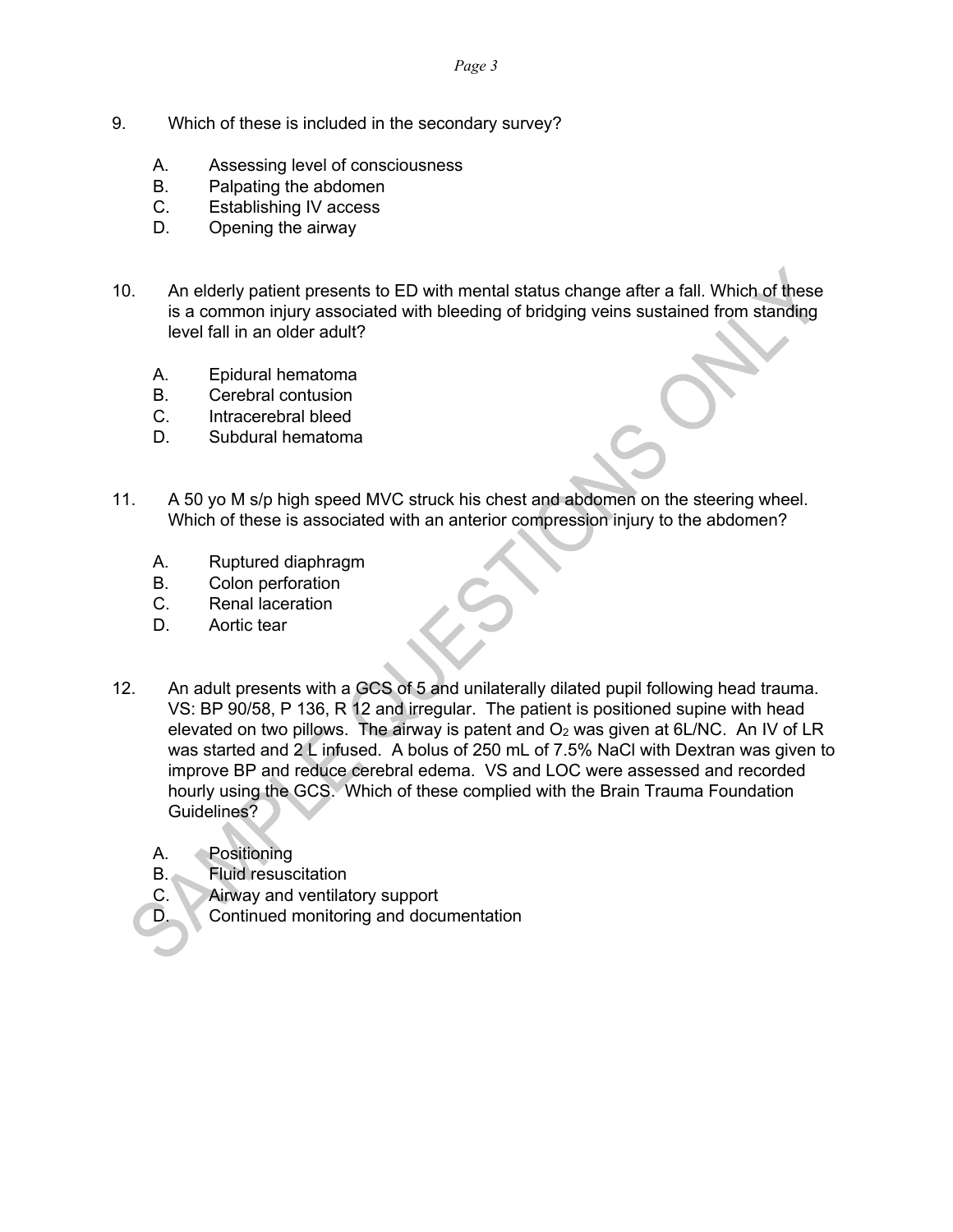- 13. A 75 yo F presents after she fell from standing face down to the ground c/o facial pain and clear fluid draining from her nose. A CSF leak is associated to which facial fracture?
	- A. Maxillary ridge
	- B. Orbital blowout
	- C. LeFort III
	- D. Zygoma
- 14. A patient with SCI presents with paraplegia, no sensation over the chest or abdomen, and weak flexion of the elbows. At what level is the disruption?
	- A. Cervical
	- B. Thoracic
	- C. Lumbar
	- D. Sacral
- 15. A bariatric trauma patient with unstable pelvic fracture has been positioned on a backboard for the past 6 hours while in ED. Which complication is the patient at HIGHEST risk to develop?
	- A. Skeletal dysreflexia
	- B. Aspiration pneumonia
	- C. Malignant hypertension
	- D. Skin breakdown on bony prominences
- 16. An elderly patient presents with penetrating abdominal trauma, hypotension and frank rectal bleeding. Which of these interventions is indicated?
	- A. Serial FAST exams
	- B. Emergency colonoscopy
	- C. Exploratory laparotomy
	- D. Abdominal CT with contrast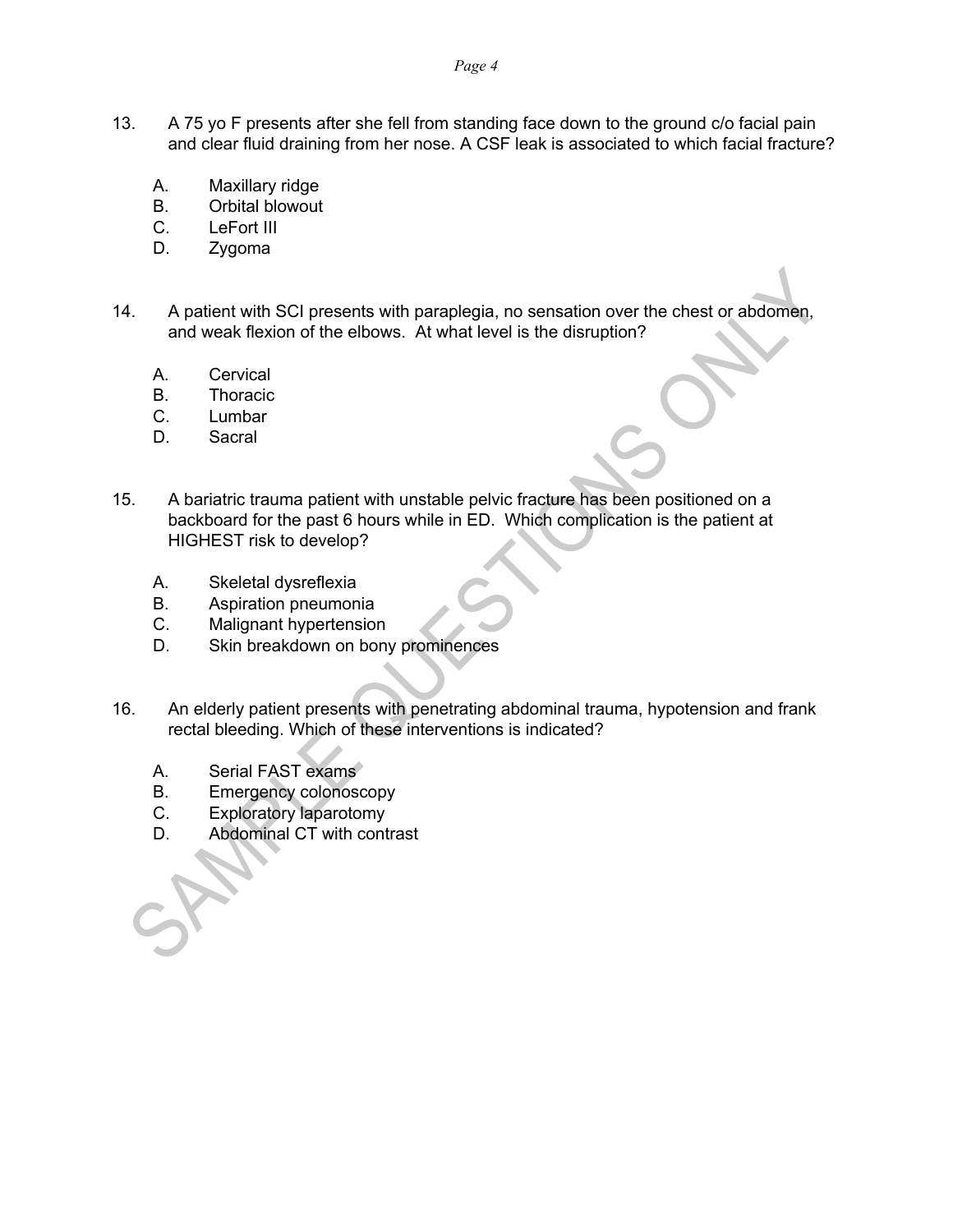- 17. Anterior urethral tears in males are most associated with which MOI?
	- A. Self-instrumentation
	- B. Straddle injury
	- C. Stabbing
	- D. GSW
- 18. A 20 yo F presents after a crush injury to bilateral lower extremities c/o swelling, numbness and intense throbbing calf pain aggravated by extension of the great toe. Which intervention is most appropriate?
	- A. Prepare for a fasciotomy.
	- B. Administer more pain medication.
	- C. Elevate the leg and apply cold packs.
	- D. Apply warm moist towels to enhance local tissue perfusion.
- 19. An adult with a flail chest develops dyspnea and desaturation. Initial blood gases show pH 7.47,  $pCO<sub>2</sub>$  33,  $pO<sub>2</sub>$  60, HCO<sub>3</sub> 22, SpO<sub>2</sub> 90%. Chest x-ray reveals generalized haziness over all lung fields. What should a TNS suspect?
	- A. Septic shock
	- B. Pleural effusions
	- C. Bilateral pneumothoraces
	- D. Pulmonary contusion and ARDS
- 20. Which of these is an indication for an emergency caesarean section?
	- A. Fetal demise at 12 weeks gestation
	- B. Confirmation of fetal heart tones post GSW to abdomen
	- C. Post-mortem within 20 minutes of maternal death
	- D. Uterine size prevents adequate treatment of an unstable mother